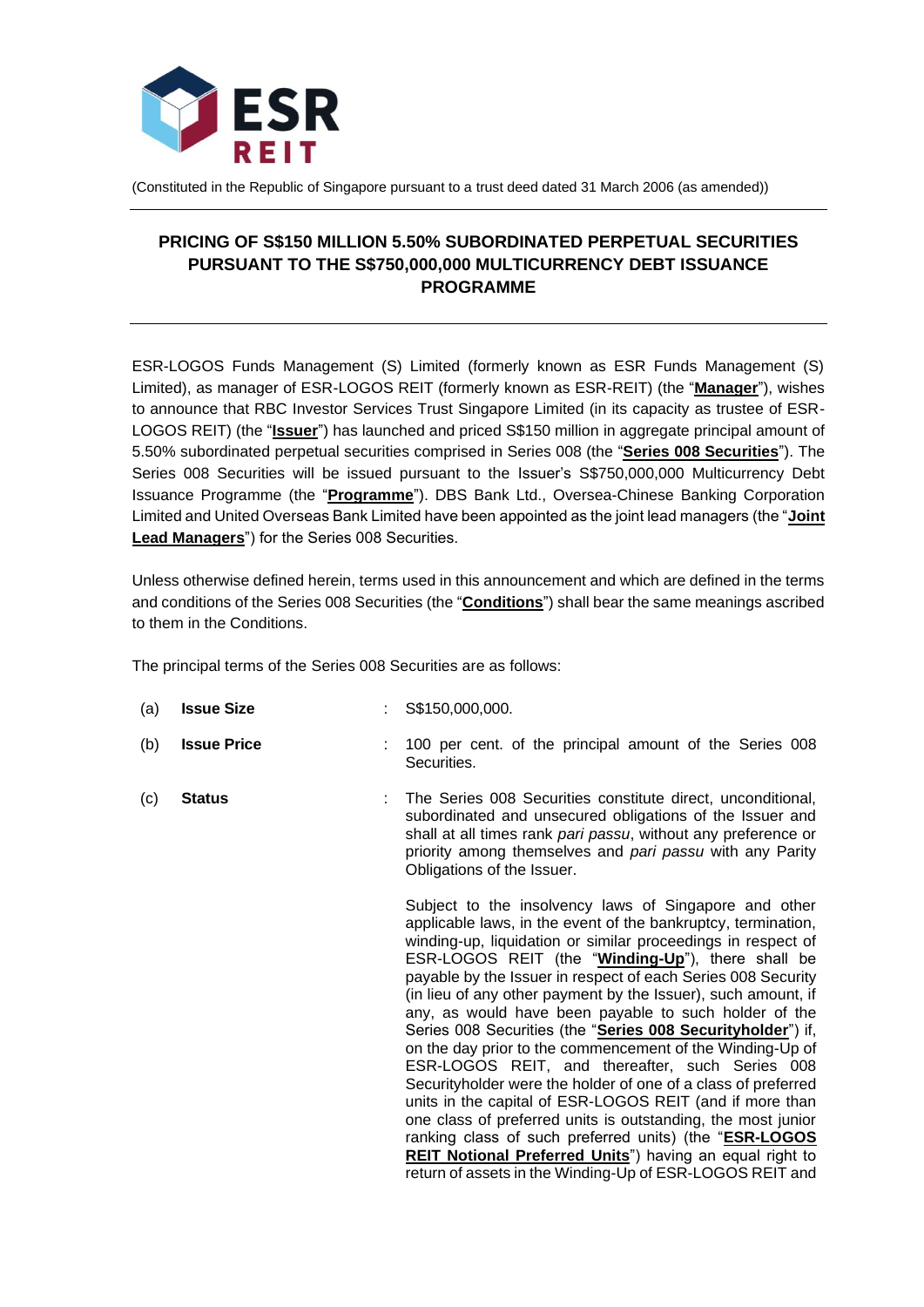so ranking *pari passu* with the holders of that class or classes of preferred units (if any) which have a preferential right to return of assets in the Winding-Up of ESR-LOGOS REIT, and so rank ahead of, the holders of Junior Obligations of the Issuer, but junior to the claims of all other present and future creditors of the Issuer (other than Parity Obligations of the Issuer), on the assumption that the amount that such Series 008 Securityholder was entitled to receive in respect of each ESR-LOGOS REIT Notional Preferred Unit on a return of assets in such Winding-Up of ESR-LOGOS REIT were an amount equal to the principal amount (and any applicable premium outstanding) of the relevant Series 008 Security together with distributions including any Arrears of Distribution and any Additional Distribution Amount accrued and unpaid since the immediately preceding Distribution Payment Date or the Issue Date (as the case may be) and any unpaid Optional Distributions in respect of which the Issuer has given notice to the Series 008 Securityholders in accordance with the Conditions of the Series 008 Securities.

- (d) **Maturity Date** : The Series 008 Securities are perpetual and have no fixed final redemption date.
- (e) **Distribution Rate** : In respect of the period from (and including) 9 June 2022 to (but excluding) 9 June 2027 (the "**First Reset Date**"), 5.50 per cent. per annum (the "**Initial Distribution Rate**"), payable semi-annually in arrear.

In respect of the period from (and including) the First Reset Date and each date falling every five calendar years after the First Reset Date (each, a "**Reset Date**") to (but excluding) the immediately following Reset Date, at a rate equivalent to the prevailing five-year SORA-OIS plus the initial spread of 2.958 per cent., payable semi-annually in arrear, subject to benchmark discontinuation and replacement provisions set out in the pricing supplement for the Series 008 Securities.

- (f) **Redemption at the Option of the Issuer** The Series 008 Securities are redeemable at the option of the Issuer in whole, but not in part, on 9 June 2027 and every Distribution Payment Date thereafter at the Redemption Amount, together with distribution accrued (including any Arrears of Distribution and any Additional Distribution Amount) to (but excluding) the date fixed for redemption.
- (g) **Other Redemption** : The Series 008 Securities may also be redeemed upon the occurrence of certain other redemption events specified in the pricing supplement for the Series 008 Securities.
- (h) **Distribution Discretion** : The Issuer may, at its sole discretion, elect not to pay a distribution (or to pay only part of a distribution) which is scheduled to be paid on a Distribution Payment Date by giving notice to the Trustee, the Issuing and Paying Agent and the Series 008 Securityholders (in accordance with the Conditions) not more than 15 nor less than three business days prior to a scheduled Distribution Payment Date.
- (i) **Non-Cumulative Deferral** : Any distribution deferred pursuant to Condition 3(IV) of the Series 008 Securities is non-cumulative and will not accrue interest. The Issuer is not under any obligation to pay that or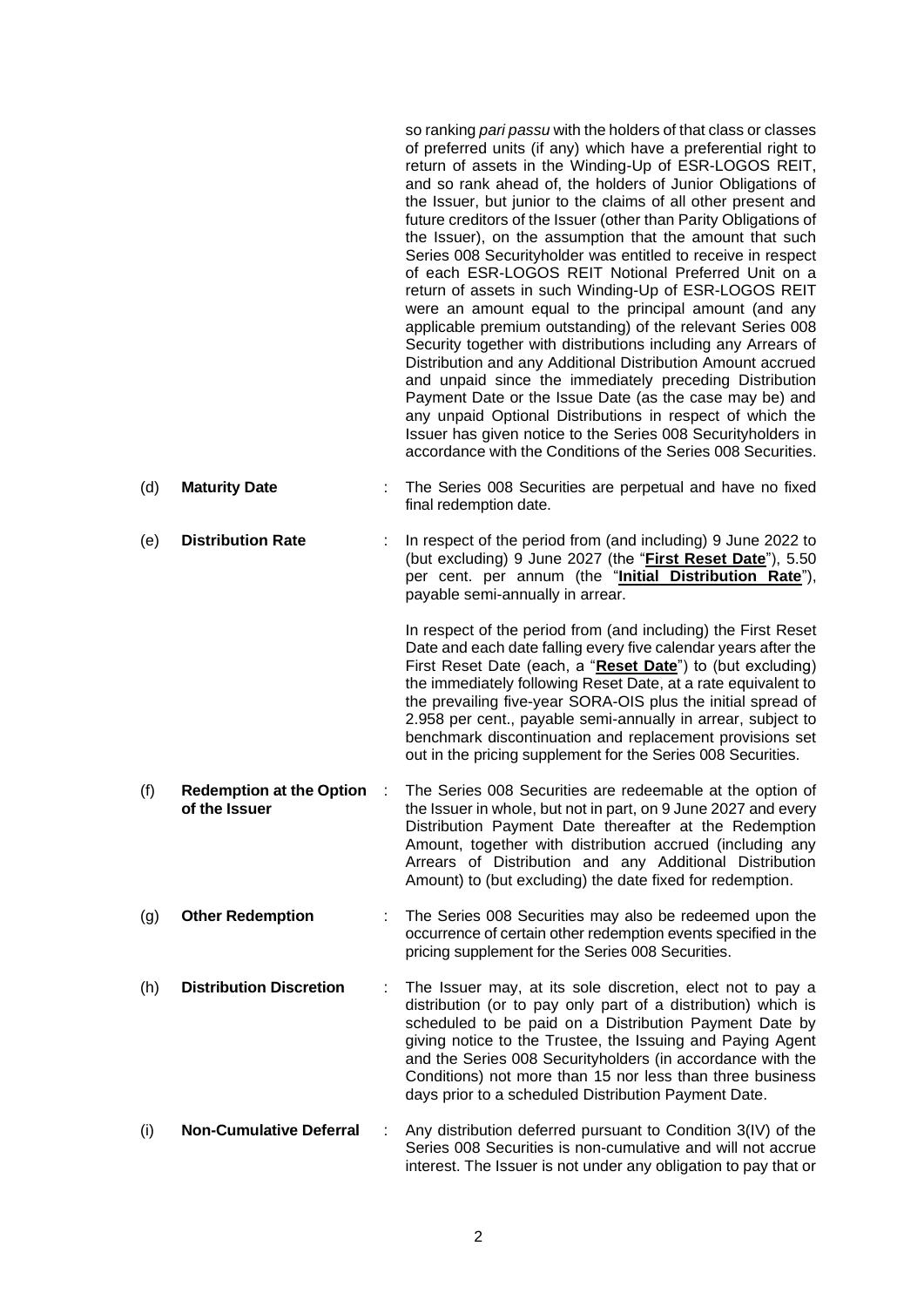any other distributions that have not been paid in whole or in part. The Issuer may, at its sole discretion (and is not obliged to), and at any time, elect to pay an amount up to the amount of distribution which is unpaid (an "**Optional Distribution**") in whole or in part by complying with the notice requirements in Condition 3(IV)(e) of the Series 008 Securities. There is no limit on the number of times or the extent of the amount with respect to which the Issuer can elect not to pay distributions pursuant to Condition 3(IV) of the Series 008 Securities.

- (j) **Restrictions in the case of Non-Payment** If on any Distribution Payment Date, payments of all distribution scheduled to be made on such date are not made in full by reason of Condition 3(IV) of the Series 008 Securities, the Issuer shall not and shall procure that none of its subsidiaries shall:
	- (i) declare or pay any dividends, distributions or make any other payment on, and will procure that no dividend, distribution or other payment is made on, any of the Issuer's Junior Obligations or (except on a *pro rata*  basis) any of the Issuer's Parity Obligations; or
	- (ii) redeem, reduce, cancel, buy-back or acquire for any consideration and will procure that no redemption, reduction, cancellation, buy-back or acquisition for any consideration is made in respect of any of the Issuer's Junior Obligations or (except on a *pro rata* basis) any of the Issuer's Parity Obligations,

in each case, other than (1) in connection with any employee benefit plan or similar arrangements with or for the benefit of the employees, officers, consultants or directors of the Group or (2) as a result of the exchange or conversion of the Parity Obligations of the Issuer for the Junior Obligations of the Issuer, unless and until (A) a redemption of all the outstanding Series 008 Securities has occurred, the next scheduled distribution has been paid in full or an Optional Distribution equal to the amount of a distribution payable with respect to the most recent Distribution Payment Date that was unpaid in full or in part, has been paid in full or (B) the Issuer is permitted to do so by an Extraordinary Resolution (as defined in the Trust Deed) of the Series 008 Securityholders.

(k) **Redemption Price** : 100 per cent. of the principal amount of the Series 008 Securities then outstanding.

The net proceeds from the issuance of the Series 008 Securities (after deducting issue expenses) will be used for the purposes of refinancing the cash consideration for the merger of ESR-LOGOS REIT and ARA LOGOS Logistics Trust (the "**ALOG Merger**"), refinancing the existing borrowings of ESR-LOGOS REIT and its subsidiaries (the "**Group**"), financing or refinancing the acquisitions and/or investments (including the ALOG Merger) and any development and/or asset enhancement works of the Group, and/or financing the general working capital and/or capital expenditure requirements of the Group.

3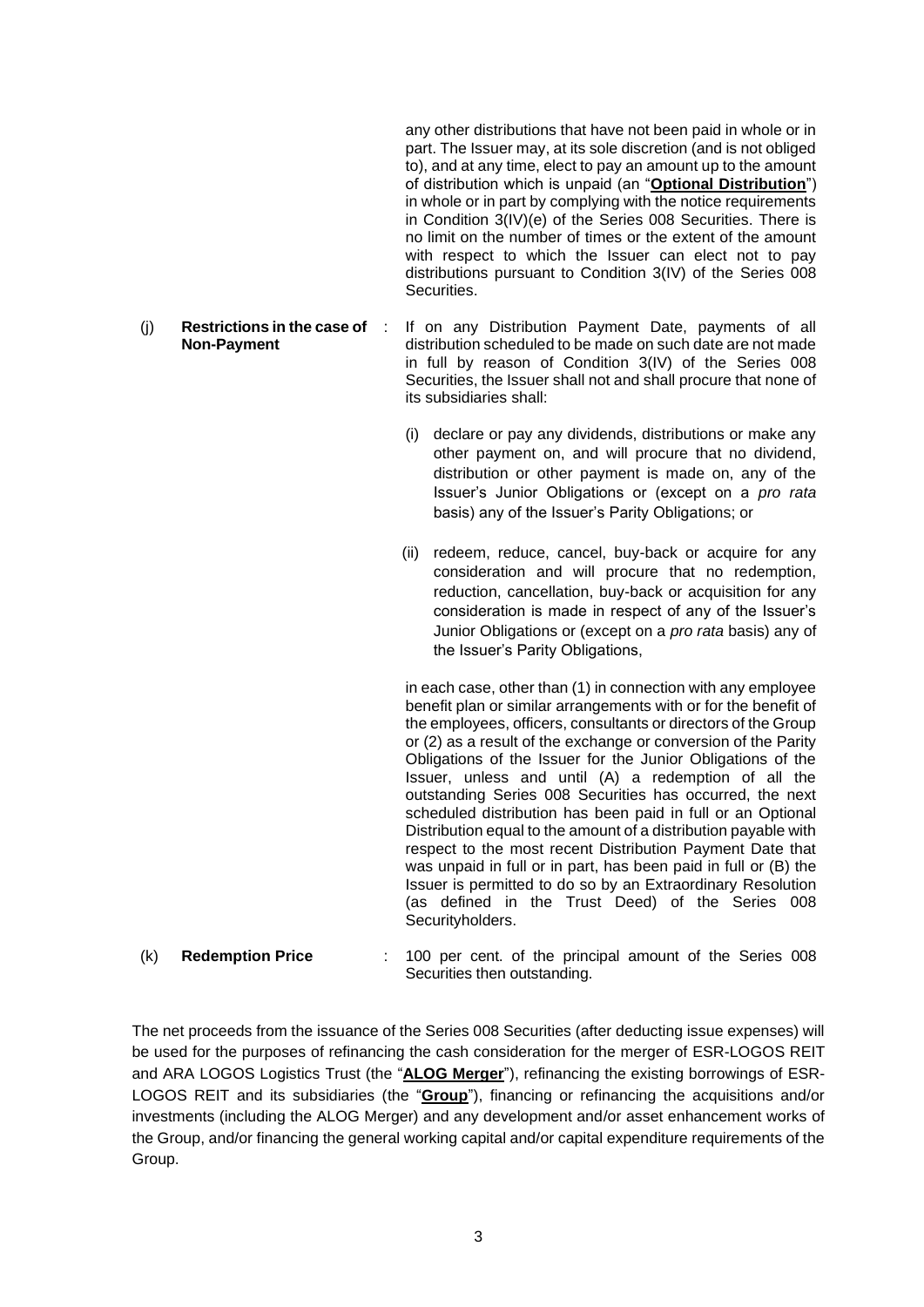Application will be made to the Singapore Exchange Securities Trading Limited (the "**SGX-ST**") for the listing and quotation of the Series 008 Securities on the SGX-ST. The SGX-ST assumes no responsibility for the correctness of any of the statements made or opinions expressed or reports contained herein or in the information memorandum relating to the Programme. Approval in-principle of the SGX-ST for the admission to the Official List of, and the listing and quotation of the Series 008 Securities on, the SGX-ST are not to be taken as an indication of the merits of the Issuer, ESR-LOGOS REIT, their respective subsidiaries and/or associated companies (if any), the Programme or the Series 008 Securities.

The Series 008 Securities are expected to be issued on 9 June 2022 and listed on the SGX-ST on 10 June 2022, being one business day after the issue date.

## **BY ORDER OF THE BOARD**

**ESR-LOGOS Funds Management (S) Limited** As Manager of ESR-LOGOS REIT (Company Registration No. 200512804G, Capital Markets Services Licence No. 100132)

**Adrian Chui** Chief Executive Officer and Executive Director 2 June 2022

For further enquiries, please contact:

### **ESR-LOGOS Funds Management (S) Limited**

Gloria Low Lyn Ong Tel: +65 6827 9332 Tel: +65 6827 9504 Email: [gloria.low@esr-logosreit.com.sg](mailto:gloria.low@esr-logosreit.com.sg) Email: [lyn.ong@esr-logosreit.com.sg](mailto:lyn.ong@esr-logosreit.com.sg)

Corporate Communications Manager Manager, Capital Markets and Investor Relations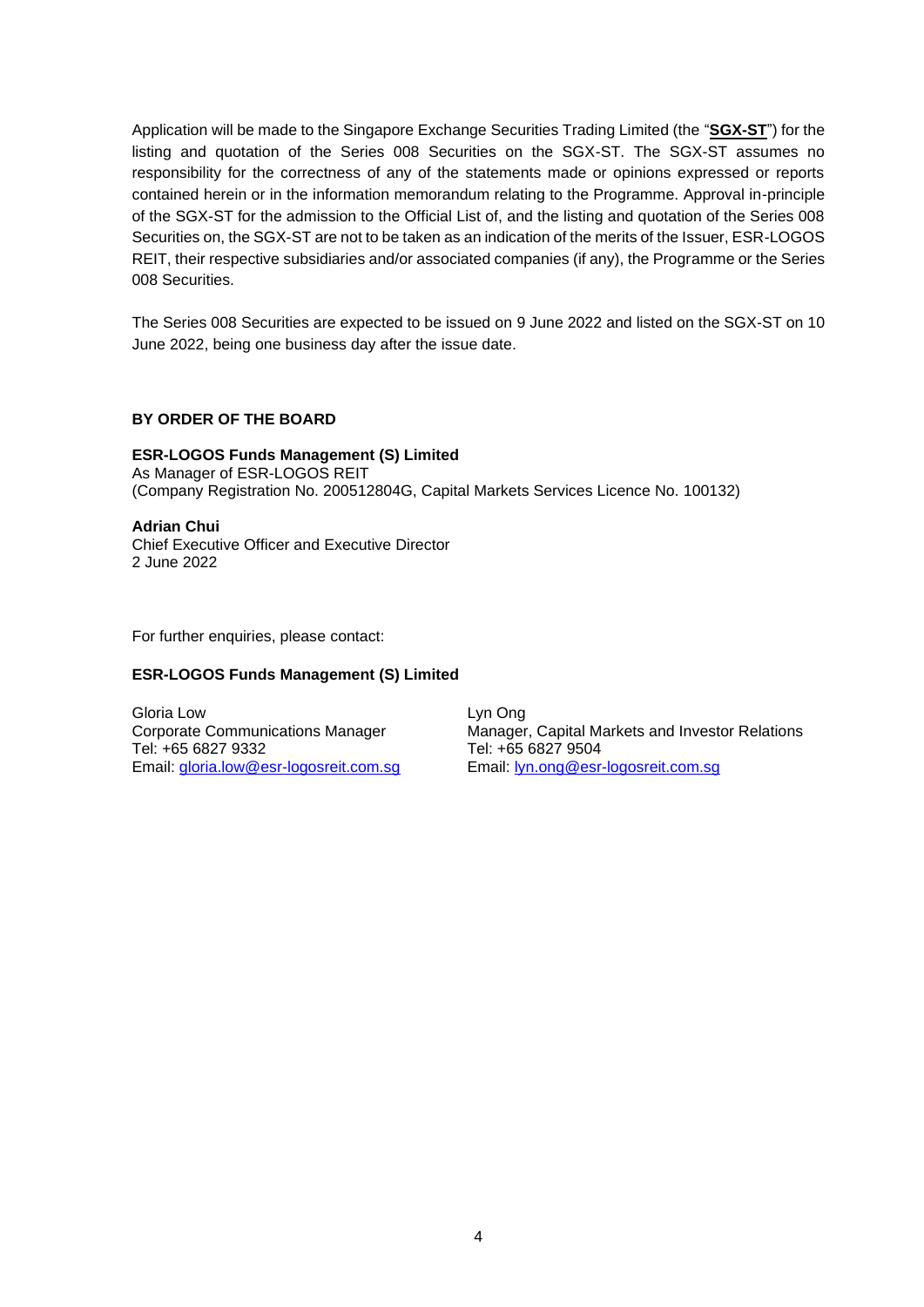# **About ESR-LOGOS REIT**

ESR-LOGOS Real Estate Investment Trust ("**ESR-LOGOS REIT**") is a leading New Economy and future-ready Asia Pacific S-REIT. Listed on the Singapore Exchange Securities Trading Limited since 25 July 2006, ESR-LOGOS REIT invests in quality income-producing industrial properties in key gateway markets.

As at 28 April 2022, ESR-LOGOS REIT holds interests in a diversified portfolio of logistics properties, high-specifications industrial properties, business parks and general industrial properties with total assets of approximately S\$5.5 billion. Its portfolio comprises 84 properties located across the developed markets of Singapore (63 assets) and Australia (21 assets), with a total gross floor area of approximately 2.4 million sqm, as well as investments in three property funds in Australia. ESR-LOGOS REIT is also a constituent of the FTSE EPRA Nareit Global Real Estate Index.

ESR-LOGOS REIT is managed by ESR-LOGOS Funds Management (S) Limited (the "**Manager**") and sponsored by the ESR Group ("**ESR**"). The Manager is owned by ESR (67.3%), Shanghai Summit Pte. Ltd. (25.0%), and Mitsui & Co., Ltd (7.7%), respectively.

For further information on ESR-LOGOS REIT, please visit [www.esr-logosreit.com.sg.](http://www.esr-logosreit.com.sg/)

## **About the Sponsor, ESR**

ESR is APAC's largest real asset manager powered by the New Economy and the third largest listed real estate investment manager globally. With US\$140.2 billion in total assets under management (AUM), its fully integrated development and investment management platform extends across key APAC markets, including China, Japan, South Korea, Australia, Singapore, India, New Zealand and Southeast Asia, representing over 95% of GDP in APAC, and also includes an expanding presence in Europe and the U.S. ESR provides a diverse range of real asset investment solutions and New Economy real estate development opportunities across its private funds business, which allow capital partners and customers to capitalise on the most significant secular trends in APAC. With 14 listed REITs managed by ESR and its associates, ESR is the largest sponsor and manager of REITs in APAC with a total AUM of US\$45 billion. ESR's purpose – *Space and Investment Solutions for a Sustainable Future* – drives it to manage its business sustainably and impactfully, and ESR considers the environment and the communities in which it operates as key stakeholders of its business. Listed on the Main Board of The Stock Exchange of Hong Kong, ESR is a constituent of the FTSE Global Equity Index Series (Large Cap), Hang Seng Composite Index and MSCI Hong Kong Index. More information is available at [www.esr.com.](http://www.esr.com/)